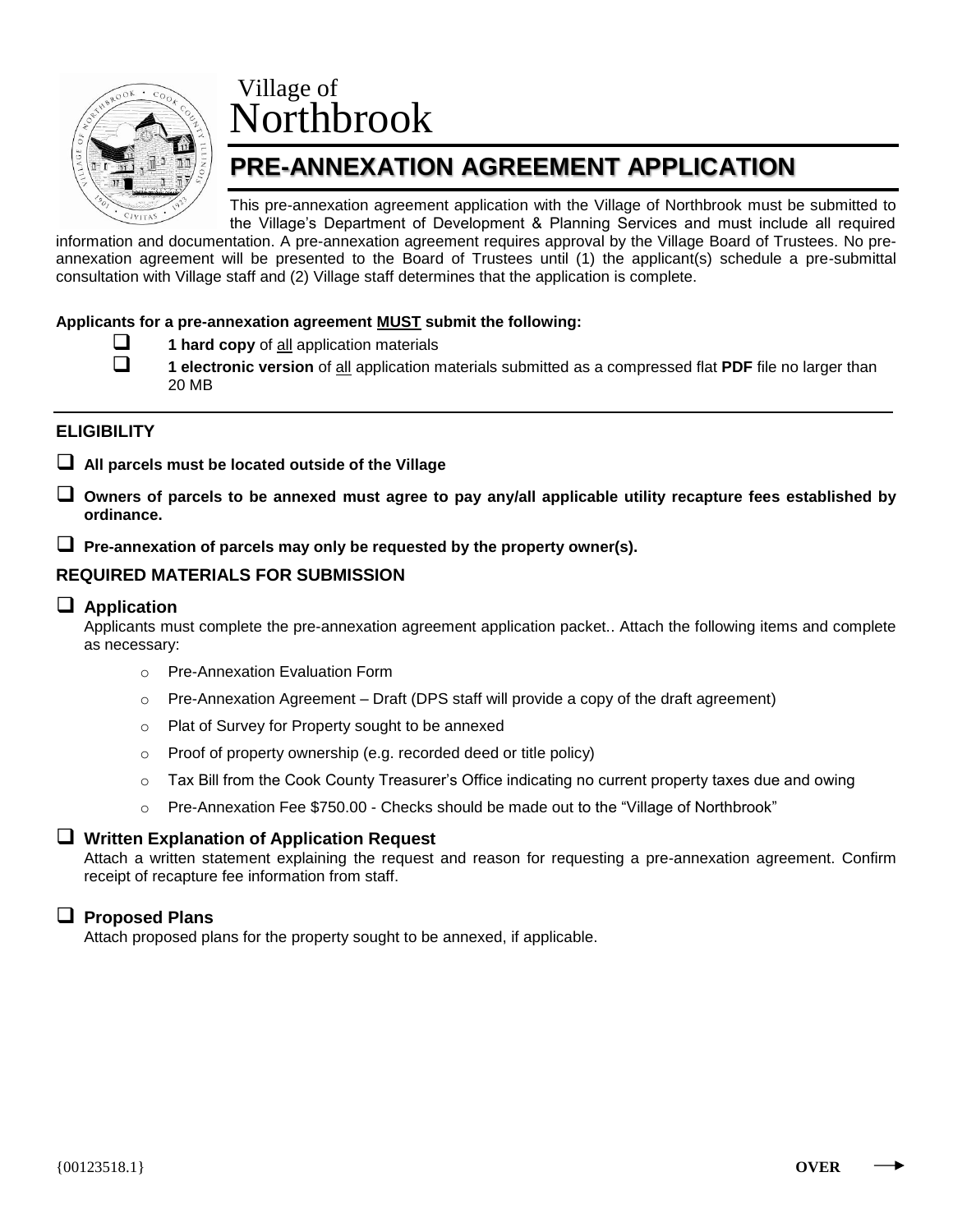### **PRE-ANNEXATION EVALUATION FORM**

#### **Current Property Owner**

| Legal Name of Owner or Ownership Entity:                                                                                  |                                                                                                                                 |
|---------------------------------------------------------------------------------------------------------------------------|---------------------------------------------------------------------------------------------------------------------------------|
| <b>Primary Contact:</b>                                                                                                   |                                                                                                                                 |
| Address:                                                                                                                  |                                                                                                                                 |
|                                                                                                                           |                                                                                                                                 |
| Phone:                                                                                                                    |                                                                                                                                 |
| Email:                                                                                                                    |                                                                                                                                 |
|                                                                                                                           | <b>Property Information</b> (if more than one parcel is involved in the request please include the information for all parcels) |
|                                                                                                                           |                                                                                                                                 |
|                                                                                                                           |                                                                                                                                 |
|                                                                                                                           |                                                                                                                                 |
|                                                                                                                           | Size of Building Space, if applicable:  Size of Building Space, if applicable:                                                  |
|                                                                                                                           |                                                                                                                                 |
| Proposed Zoning: <u>Communication of the Communication</u> of the Communication of the Communication of the Communication |                                                                                                                                 |
|                                                                                                                           |                                                                                                                                 |
|                                                                                                                           |                                                                                                                                 |
|                                                                                                                           |                                                                                                                                 |
|                                                                                                                           |                                                                                                                                 |
| Is the property held in trust? $\Box$ Yes $\Box$ No If yes, please append names and signatures of all beneficiaries       |                                                                                                                                 |
|                                                                                                                           | Is the property under contract? $\Box$ Yes $\Box$ No If yes, please append name and signature of contract purchaser(s)          |
| Owner:                                                                                                                    | Owner:                                                                                                                          |
| Signature                                                                                                                 | Signature                                                                                                                       |
| Print Name (and title, if signing on behalf of<br>corporation or trust)                                                   | Print Name (and title, if signing on behalf of<br>corporation or trust)                                                         |